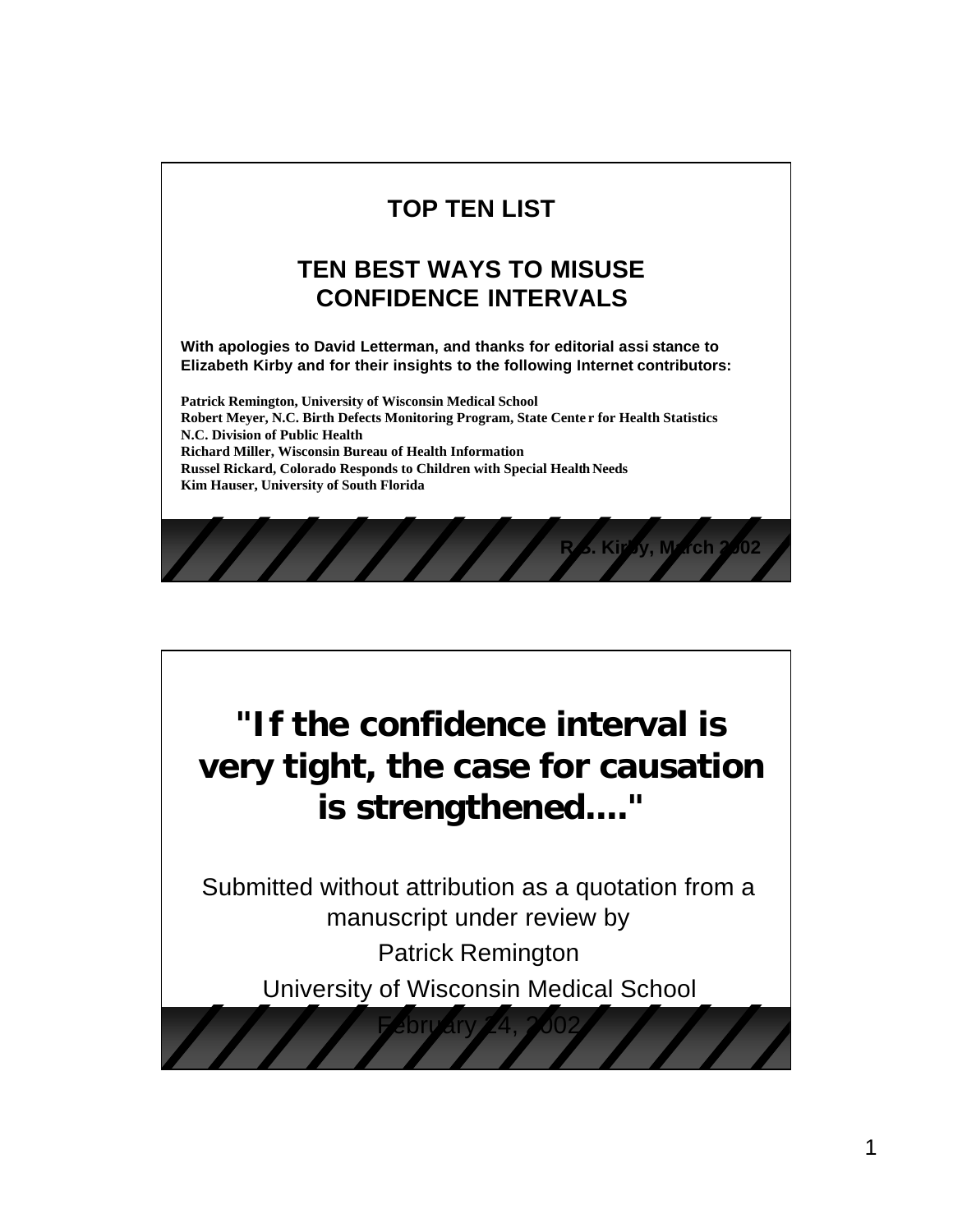# **Number 10 Say It With Total Confidence**

**Being a statistician means never having to say you're wrong. Don't be afraid to use those 100% CIs so that you can state with authority:**

**"I'm 100% sure that the true population parameter lies between zero and infinity!"** 

**Top Ten List: Ten Best Ways to Misuse Confidence Intervals**

# **Number 9 Out of Sight, Out of Mind**

**Whether you calculated the CIs or not, it isn't necessary or desirable to include them in your publication.**

**A general statement in the text to the effect that "all statistical values were significant" should be sufficient for all but lay audiences.**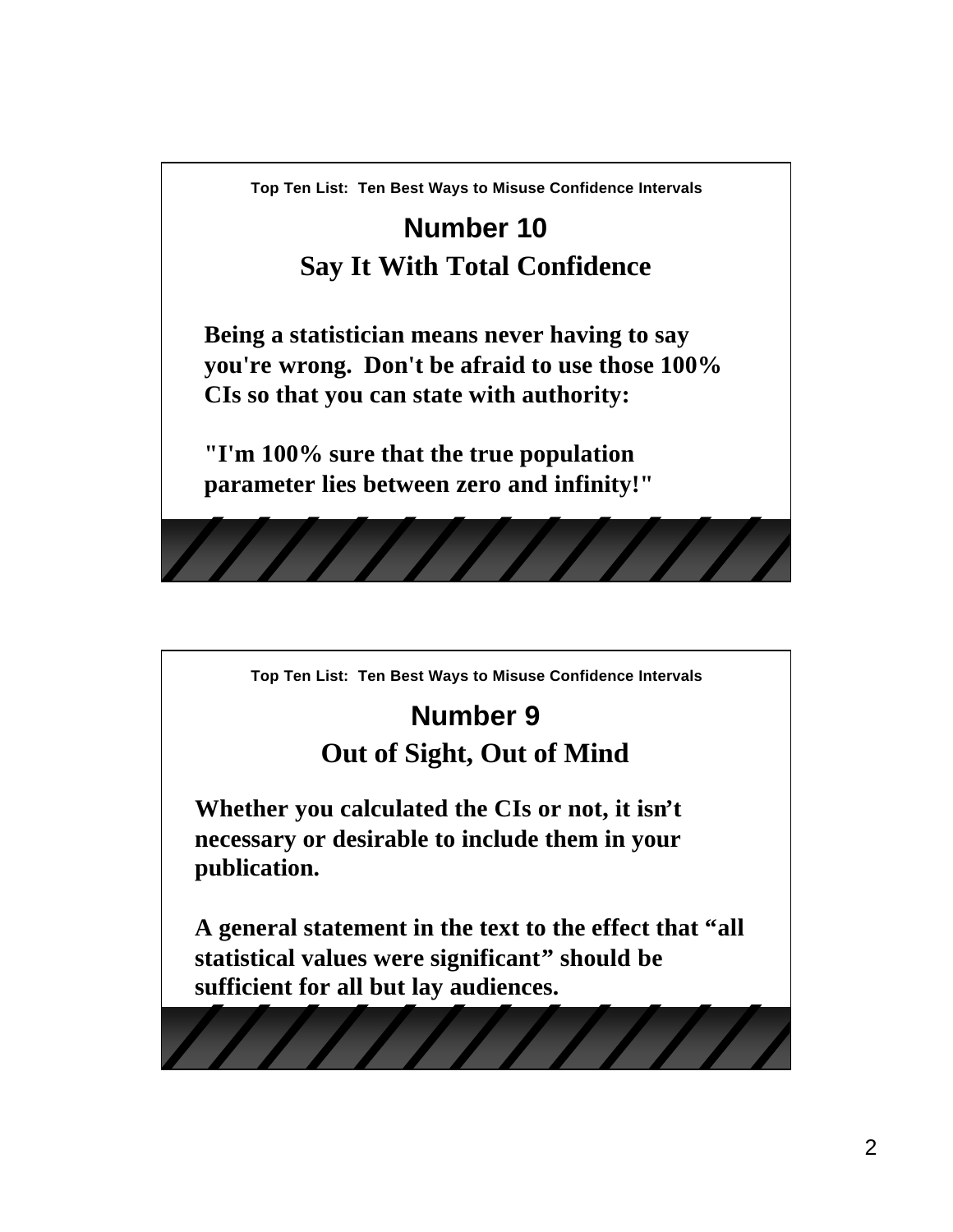

#### **Number 7 Smoke and Mirrors**

**On a graph, overly wide confidence bands can be "adjusted" by plotting the data on an arithmetic scale and the CIs on a logarithmic scale.**

**Your friends will be amazed at how tight those CIs become.**

////////////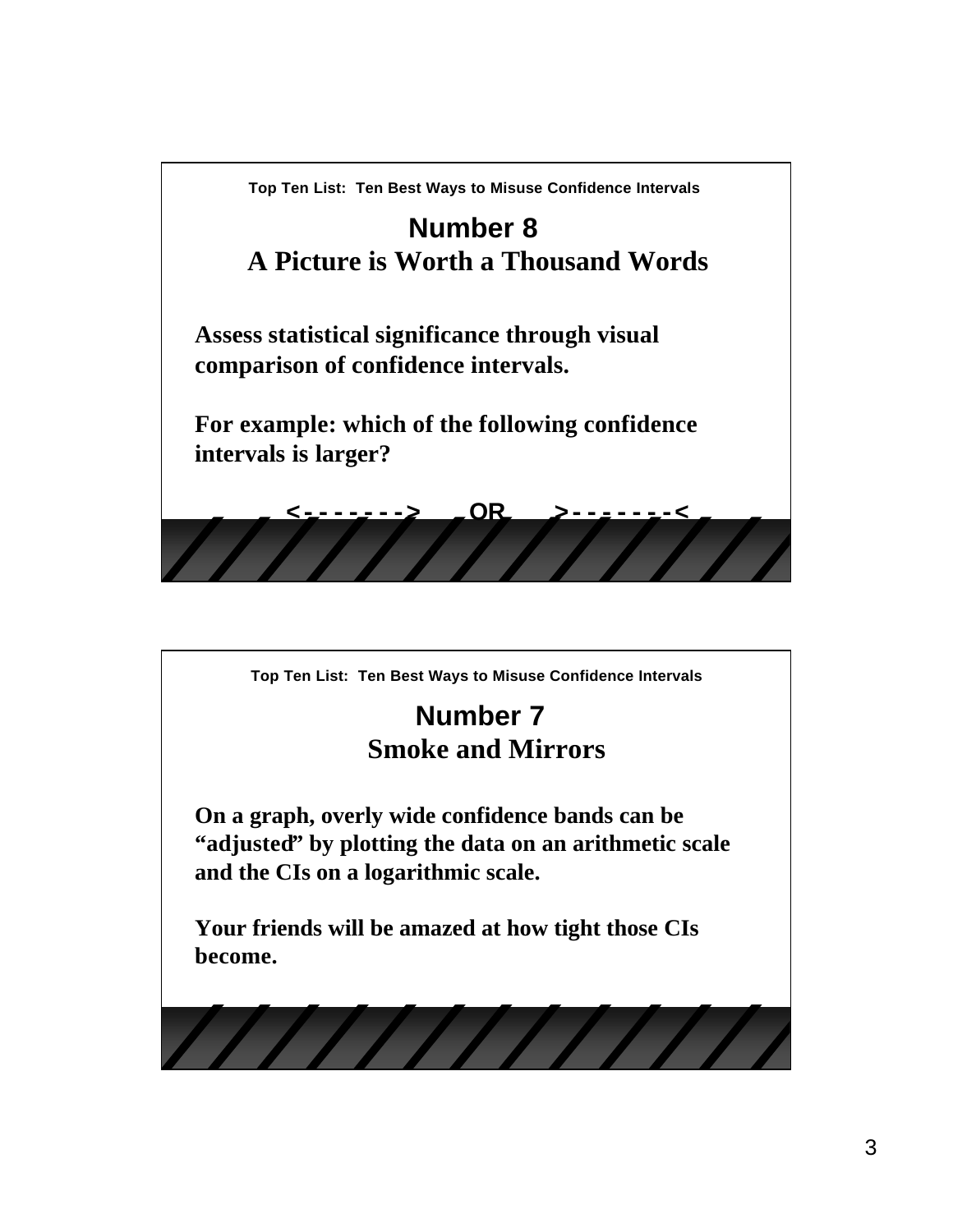### **Number 6 How Big is Your N?**

**Remember that any results would have been statistically significant if only your sample size was large enough. This should not ruin otherwise good science.**

**To compensate for small sample sizes, adjust your CIs so that the null value is always excluded. Don't be afraid to use 15% CIs if necessary, if that will help support your hypothesis.** 

**Top Ten List: Ten Best Ways to Misuse Confidence Intervals**

# **Number 5**

#### **To Really Foul Things Up . . .**

**Never include your point estimate within the confidence limits.**

**When questioned, blame it on the computer program.**

////////////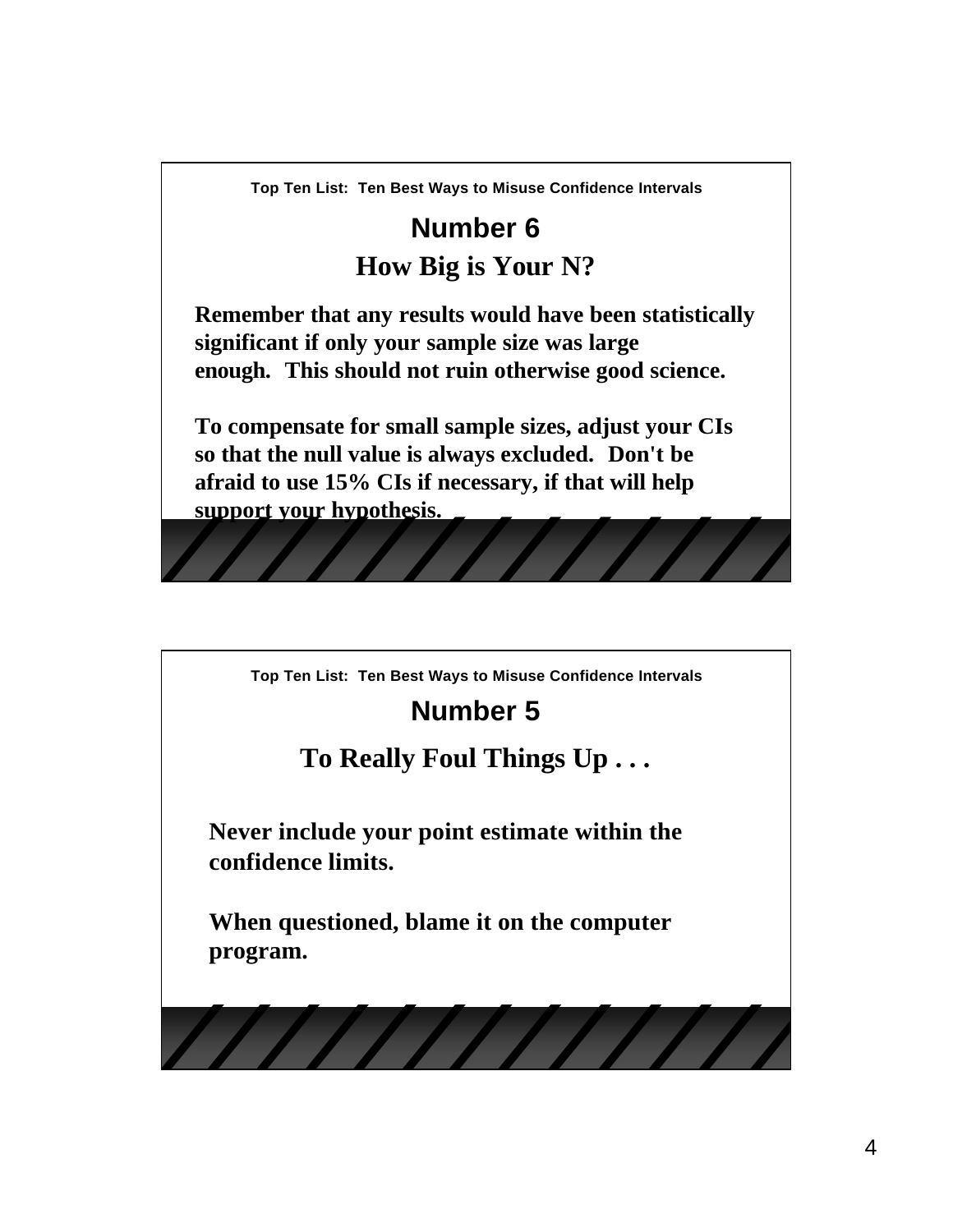# **Number 4 Will 99 and a Half Do?**

**95% CIs are trite and commonplace. Be creative – Try reporting results such as the –2 log(67.45%) CIs and see what exciting results you get.**

**No one will understand it, but they don't understand the 95 or 99% CIs either.**

**Top Ten List: Ten Best Ways to Misuse Confidence Intervals**

### **Number 3 Sound Bytes Are Best**

**Selectively quote the results concerning one confidence limit. For example, when the estimate of the confidence interval is 0 to 70, perhaps for the association between watching late night reruns and sleep disorders:**

**"This risk factor decreases the risk of the outcome up to 70%."**

777777777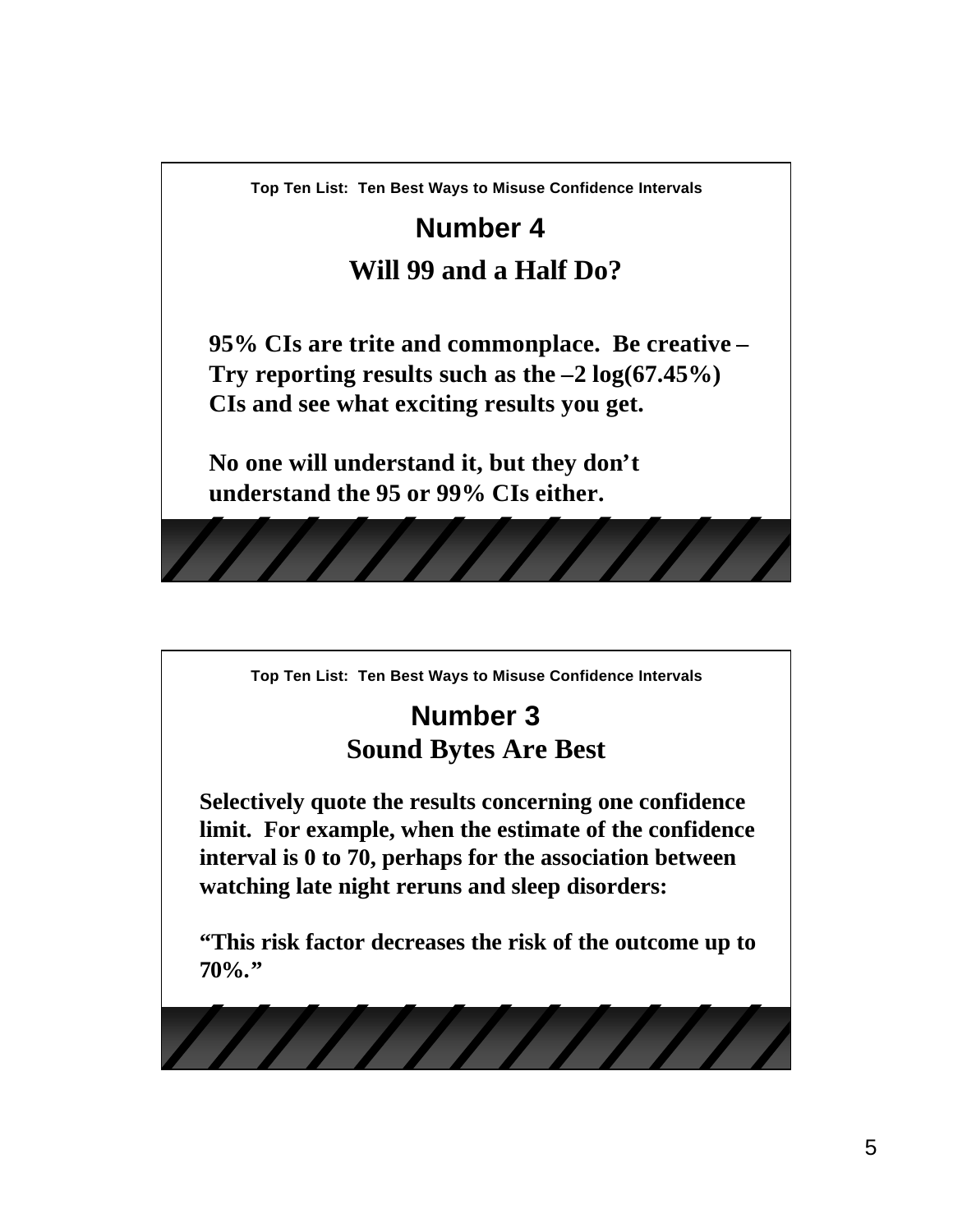### **Number 2 Why Infer When You Can Guess?**

**To demonstrate statistical significance for a comparison of rates or proportions, visually examine the two confidence intervals.**

**Try comparing the lower confidence bound of the smaller value with the upper confidence bound of the larger value. If that still doesn't work, try fitting ever narrowing confidence bands (e.g. the 15% CIs as in Number 6 above) until the confidence limits no longer overlap.**

**Top Ten List: Ten Best Ways to Misuse Confidence Intervals**

### **Number 1**

#### **Is That All, Folks?**

**The best way to misuse confidence intervals is to confuse statistical significance with true, substantive significance.** 

**An observed statistical difference begs the question "So what?" which is too seldom asked.**